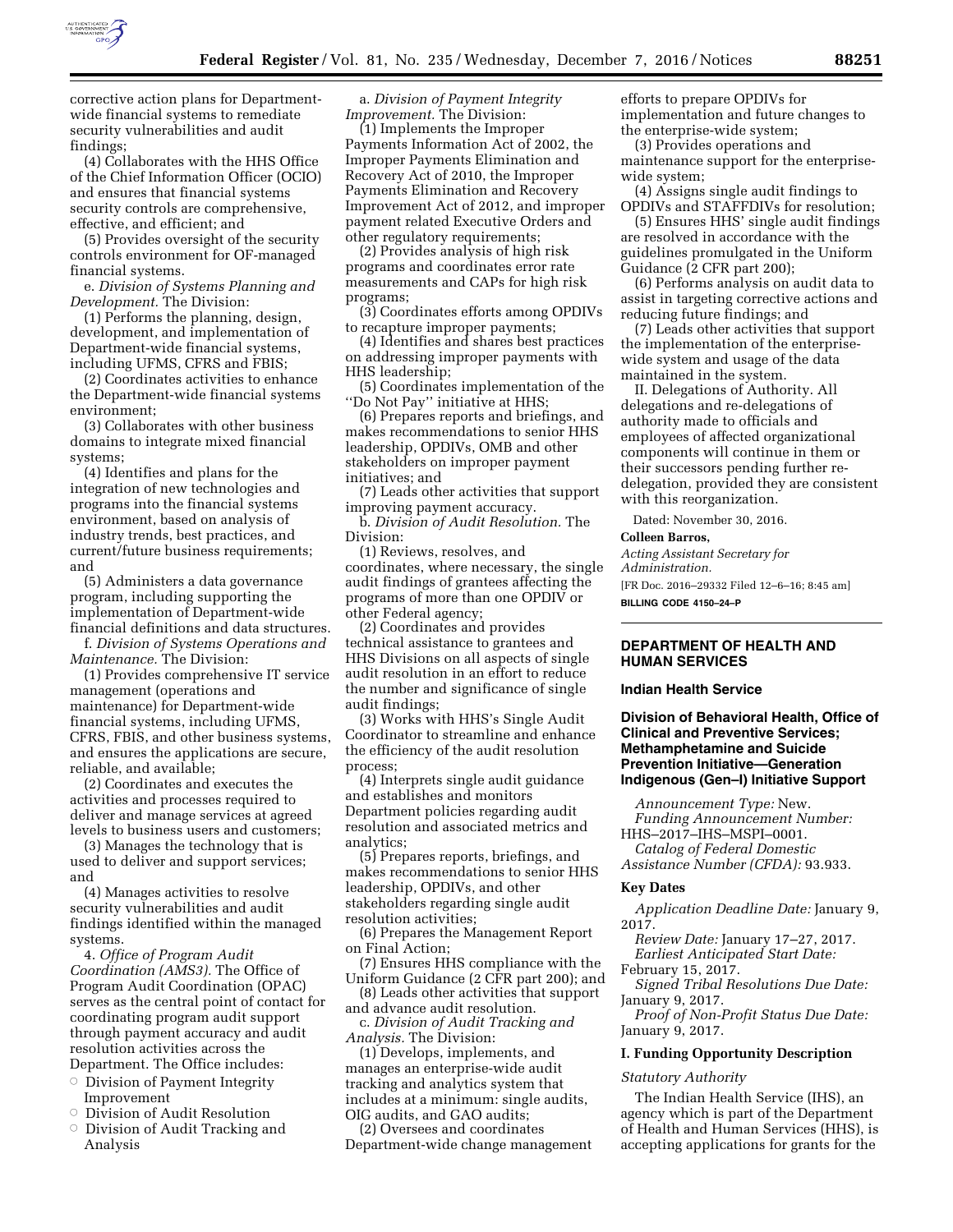Methamphetamine and Suicide Prevention Initiative (Short Title: MSPI)—Generation Indigenous (GEN–I) Initiative Support to continue the planning, development and implementation of the current grant funding cycle for the MSPI Purpose Area #4 (GEN–I Initiative Support) that focuses on promoting early intervention strategies and the implementation of positive youth development programming to reduce risk factors for suicidal behavior and substance abuse by working with Native youth up to and including age 24. This program was first established by the Consolidated Appropriations Act of 2008, Public Law 110–161, 121 Stat. 1844, 2135, and has been continued in the annual appropriations acts since that time. This program is authorized under the authority of the Snyder Act, 25 U.S.C. 13 and the Indian Health Care Improvement Act, 25 U.S.C. 1601–1683. The amounts made available for MSPI funding shall be allocated at the discretion of the Principal Deputy Director of IHS and shall remain available until expended. IHS utilizes a national funding formula developed in consultation with Tribes and the National Tribal Advisory Committee on behavioral health, as well as conferring with urban Indian organizations (UIOs). The funding formula provides the allocation methodology for each IHS service area. This program is described in the Catalog of Federal Domestic Assistance under 93.933.

### *Background*

*The overall goals of MSPI are to:* (1) Increase Tribal, UIO, and Federal capacity to operate successful methamphetamine prevention, treatment, and aftercare and suicide prevention, intervention, and postvention services through implementing community and organizational needs assessment and strategic plans; (2) develop and foster data sharing systems among Tribal, UIO, and Federal behavioral health service providers to demonstrate efficacy and impact; (3) identify and address suicide ideations, attempts, and contagions among American Indian and Alaska Native (AI/AN) populations through the development and implementation of culturally appropriate and community relevant prevention, intervention, and postvention strategies; (4) identify and address methamphetamine use among AI/AN populations through the development and implementation of culturally appropriate and community relevant prevention, treatment, and aftercare strategies; (5) identify provider and community education on suicide

and methamphetamine use by offering appropriate trainings; and (6) promote positive AI/AN youth development and family engagement through the implementation of early intervention strategies to reduce risk factors for suicidal behavior and substance abuse.

### *Purpose*

The primary purpose of this IHS grant is to focus on MSPI goal #6, ''to promote positive AI/AN youth development and family engagement through the implementation of early intervention strategies to reduce risk factors for suicidal behavior and substance use.'' Grants will be awarded in three IHS Areas: Navajo Area, Phoenix Area, and the Tucson Area. The last FOA did not yield the full allocation of funds for these three IHS Areas. Projects will accomplish this by focusing specifically on MSPI Purpose Area #4: GEN–I Initiative Support.

## *Purpose Area #4: Generation Indigenous Initiative Support*

The focus of Purpose Area #4 is to: 1. Implement evidence-based and practice-based approaches to build resiliency, promote positive development, and increase selfsufficiency behaviors among Native youth;

2. Promote family engagement; 3. Increase access to prevention activities for youth to prevent methamphetamine use and other substance use disorders that contribute to suicidal behaviors, in culturally appropriate ways; and

4. Hire additional behavioral health staff (*i.e.,* licensed behavioral health providers and paraprofessionals, including but not limited to peer specialists, mental health technicians, and community health aides) specializing in child, adolescent, and family services who will be responsible for implementing the project's activities that address all the broad objectives listed.

All four of the broad objectives listed for MSPI Purpose Area #4 must be addressed in the application Project Narrative scope of work for new applicants. If an application submission does not address all the required broad objectives in the Project Narrative scope of work, the application will not be considered for funding.

Evidence-Based Practices, Practice-Based Evidence, Promising Practices, and Local Efforts

IHS strongly emphasizes the use of data and evidence in policymaking and program development and implementation. Applicants must

identify one or more evidence-based practice, practice-based evidence, best or promising practice, and/or local effort that the applicant plans to implement in the Project Narrative section of the application. The MSPI Program Web site (*[http://www.ihs.gov/mspi/](http://www.ihs.gov/mspi/bestpractices/)  [bestpractices/](http://www.ihs.gov/mspi/bestpractices/)*) is one resource that applicants may use to find information to build on the foundation of prior substance use and suicide prevention and treatment efforts in order to support the IHS and Tribes in developing and implementing Tribal and/or culturally appropriate substance use and suicide prevention and early intervention strategies.

#### *Pre-Conference Grant Requirements*

This section is only required if the applicant has included a ''conference'' in the proposed scope of work and intends on using funding to plan and conduct a conference or meeting during the project period. For definitions of what constitutes a ''conference,'' please see the policy at the link provided below. The awardee is required to comply with the ''HHS Policy on Promoting Efficient Spending: Use of Appropriated Funds for Conferences and Meeting Space, Food, Promotional Items, and Printing and Publications,'' dated December 16, 2013 (''Policy''), as applicable to conferences funded by grants and cooperative agreements. The Policy is available at *[http://](http://www.hhs.gov/grants/contracts/contract-policies-regulations/conference-spending/) [www.hhs.gov/grants/contracts/contract](http://www.hhs.gov/grants/contracts/contract-policies-regulations/conference-spending/)policies-regulations/conferencespending/.* 

The awardee is required to: Provide a separate detailed budget justification and narrative for each conference anticipated. The cost categories to be addressed are as follows: (1) Contract/Planner, (2) Meeting Space/Venue, (3) Registration Web site, (4) Audio Visual, (5) Speakers Fees, (6) Non-Federal Attendee Travel, (7) Registration Fees, and (8) Other (explain in detail and cost breakdown). For additional questions please contact Audrey Solimon, National Program Coordinator in the IHS Division of Behavioral Health, at *[Audrey.Solimon@](mailto:Audrey.Solimon@ihs.gov) [ihs.gov.](mailto:Audrey.Solimon@ihs.gov)* 

#### **II. Award Information**

## *Type of Award*

# Grant.

# *Estimated Funds Available*

The total amount of funding identified for awards is approximately \$1,417,142 for all three IHS areas. Applicants will be awarded according to their location within their respective IHS service area and will not compete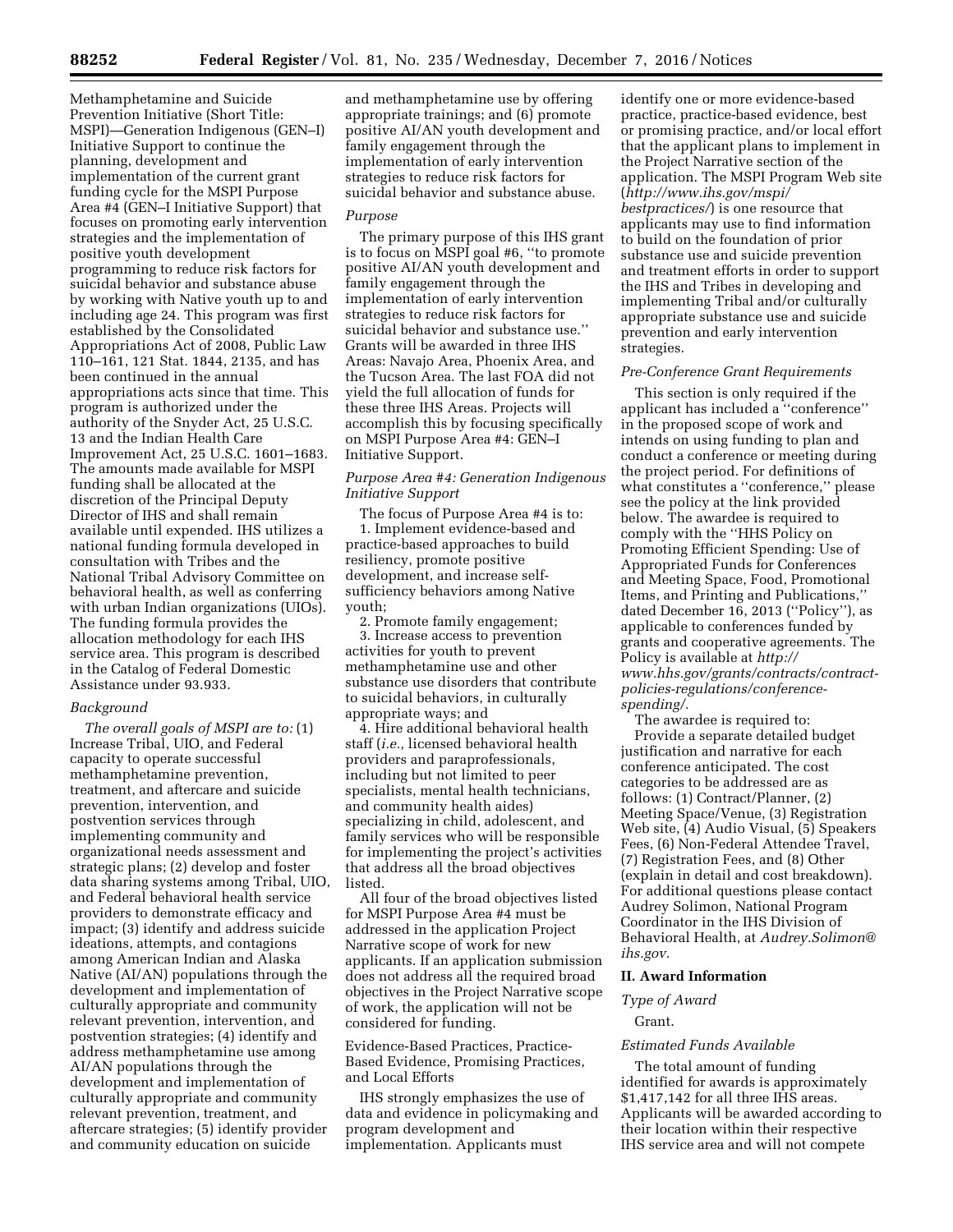with applicants from other IHS service areas. The amount of funding available for competing and continuation awards issued under this announcement are subject to the availability of appropriations and budgetary priorities of the agency. The IHS is under no obligation to make awards that are selected for funding under this announcement.

## *Anticipated Number of Awards*

Approximately six awards will be issued under this funding opportunity announcement. The funding breakdown by area is as follows:

### Navajo IHS Service Area

IHS expects to provide approximately \$819,142 in total awards. Applicants may apply for amounts between \$200,000–\$400,000, or, if applying on behalf of the entire Tribe, IHS will accept applications for the entire award amount of \$819,142.

# Phoenix IHS Service Area

IHS expects to provide approximately \$525,000 in total awards. Applicants should apply for \$175,000.

#### Tucson IHS Service Area

IHS expects to make one award in the amount of \$73,000. Applicants should apply for \$73,000.

#### *Project Period*

The period of performance for this funding announcement will be for four years. Applicants should note that the first budget period will run from February 1, 2017 to September 29, 2017 (the first budget period will only be for 7 months, but a full 12 months of funding will be provided). Budget periods 2–4 will be for a 12 month period and run consecutively from September 30, 2017 to September 29, 2020.

#### **III. Eligibility Information**

#### *1. Eligibility*

Eligible applicants must be one of the following as defined by 25 U.S.C. 1603:

• A Federally-recognized Indian Tribe 25 U.S.C. 1603(14).

• A Tribal organization 25 U.S.C. 1603(26).

**Note:** Please refer to Section IV.2 (Application and Submission Information/ Subsection 2, Content and Form of Application Submission) for additional proof of applicant status documents required, such as Tribal resolutions, proof of non-profit status, etc.

## *2. Cost Sharing or Matching*

The IHS does not require matching funds or cost sharing for grants or cooperative agreements.

#### *3. Other Requirements*

If an application's budget exceeds the maximum funding amount listed for the applicant's IHS area breakdown outlined under the ''Estimated Funds Available'' section within this funding announcement, the application will be considered ineligible and will not be reviewed for further consideration. If deemed ineligible, IHS will not return the application. The applicant will be notified by email by the Division of Grants Management (DGM) of this decision.

## Grantee/Awardee Meetings

Grantees/awardees are required to send the project director and/or project coordinator (the individual who runs the day-to-day project operations) to an annual MSPI meeting. Participation will be in-person or via virtual meetings. The grantee/awardee is required to include travel for this purpose in the budget and narrative of the project proposal. At these meetings, grantees/awardees will present updates and results of their projects including note of significant or ongoing concerns related to project implementation or management. Federal staff will provide updates and technical assistance to grantees/awardees in attendance.

#### Tribal Resolution

Tribal resolutions are required from all Tribes and Tribal organizations. An Indian Tribe or Tribal organization that is proposing a project affecting another Indian Tribe must include *resolutions from all affected Tribes to be served.*  Applications by Tribal organizations will not require a specific Tribal resolution if the current Tribal resolution(s) under which they operate would encompass the proposed grant activities.

An official signed Tribal resolution must be received by the DGM prior to a Notice of Award being issued to any applicant selected for funding. However, if an official signed Tribal resolution cannot be submitted with the electronic application submission prior to the official application deadline date, a draft Tribal resolution must be submitted by the deadline in order for the application to be considered complete and eligible for review. The draft Tribal resolution is not in lieu of the required signed resolution, but is acceptable until a signed resolution is received. If an official signed Tribal resolution is not received by DGM when

funding decisions are made, then a Notice of Award will not be issued to that applicant and they will not receive any IHS funds until such time as they have submitted a signed resolution to the grants management specialist listed in this funding announcement.

#### Proof of Non-Profit Status

Organizations claiming non-profit status must submit proof. A copy of the 501(c)(3) Certificate must be received with the application submission by the Application Deadline Date listed under the Key Dates section on page one of this announcement.

An applicant submitting any of the above additional documentation after the initial application submission due date is required to ensure the information was received by the IHS DGM by obtaining documentation confirming delivery (*i.e.,* FedEx tracking, postal return receipt, etc.).

## **IV. Application and Submission Information**

#### *1. Obtaining Application Materials*

The application package and detailed instructions for this announcement can be found at *<http://www.Grants.gov>*or *[http://www.ihs.gov/dgm/funding/.](http://www.ihs.gov/dgm/funding/)* 

Questions regarding the electronic application process may be directed to Mr. Paul Gettys at (301) 443–2114 or (301) 443–5204.

## *2. Content and Form Application Submission*

The applicant must include the project narrative as an attachment to the application package. Mandatory documents for all applicants include:

• Table of Contents.

• Abstract (must be single-spaced and not exceed one page) summarizing the project.

- Application forms:
- $\circ$  SF-424, Application for Federal Assistance.
- Æ SF–424A, Budget Information— Non-Construction Programs.
- Æ SF–424B, Assurances—Non-Construction Programs.

• Statement of Need (must be singlespaced and not exceed two pages).

 $\circ$  Includes the Tribe or Tribal

organization background information. • Project Narrative (must be single-

spaced and not exceed 20 pages).

 $\circ$  Proposed scope of work, objectives, and activities that provide a description of what will be accomplished, including a one-page Timeline Chart, and a Local Data Collection Plan.

• Budget and Budget Narrative (must be single-spaced and not exceed four pages).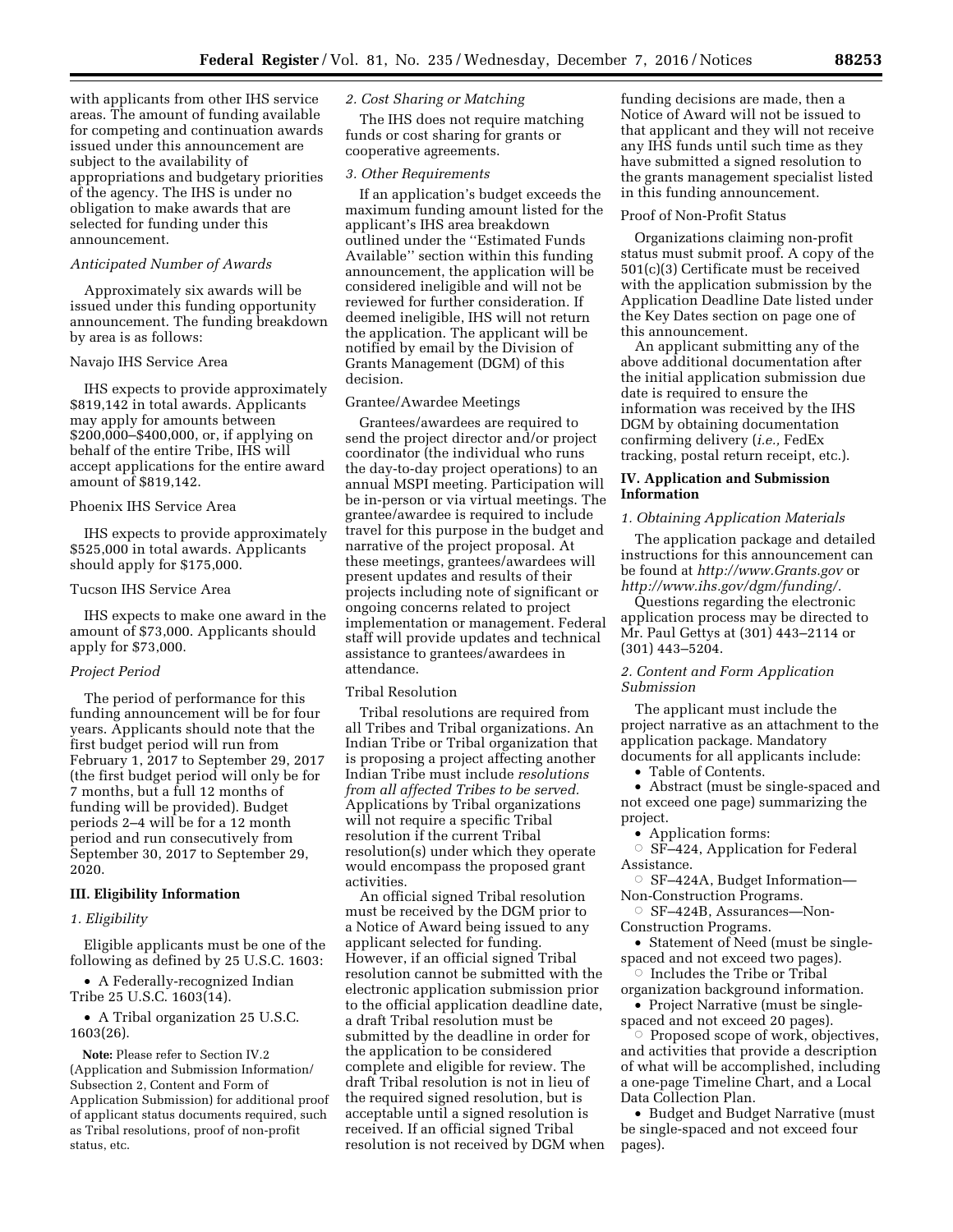• Tribal Resolution(s) (only required for Indian Tribes and Tribal organizations).

• Letter(s) of Support:

Æ *For all applicants:* local

organizational partners;

Æ *For all applicants:* community partners;

Æ *For Tribal organizations:* from the board of directors (or relevant equivalent);

• 501(c)(3) Certificate (if applicable).

• Biographical sketches for all key personnel (*e.g.,* project director, project coordinator, grants coordinator, etc.).

• Contractor/consultant qualifications and scope of work.

• Disclosure of Lobbying Activities (SF–LLL).

• Certification Regarding Lobbying (GG-Lobbying Form).

• Copy of current Negotiated Indirect Cost rate (IDC) agreement (required in order to receive IDC).

• Documentation of current Office of Management and Budget (OMB) Financial Audit (if applicable).

Acceptable forms of documentation include:

 $\circ$  Email confirmation from Federal Audit Clearinghouse (FAC) that audits were submitted; or

 $\circ$  Face sheets from audit reports. These can be found on the FAC Web site: *[https://harvester.census.gov/](https://harvester.census.gov/facdissem/Main.aspx)  [facdissem/Main.aspx](https://harvester.census.gov/facdissem/Main.aspx)*.

Public Policy Requirements

All Federal-wide public policies apply to IHS grants and cooperative agreements with exception of the discrimination policy.

### Requirements for Statement of Need

The statement of need describes the history and current situation in the applicant's Tribal community (''community'' means the applicant's Tribe, village, Tribal organization, or consortium of Tribes or Tribal organizations). The statement of need provides the facts and evidence that support the need for the project and establishes that the Tribe or Tribal organization understands the problems and can reasonably address them and provides background information on the Tribe or Tribal organization. The statement of need must not exceed two single-spaced pages and must be type written, have consecutively number pages, use black type not smaller than 12 point, and printed on one side of standard size  $8-1/2'' \times 11''$  paper.

Requirements for Project, Budget and Budget Narratives

A. *Project Narrative:* This narrative, or proposed approach, should be a

separate Word document that is no longer than 20 pages and must: be single-spaced, type written, have consecutively numbered pages, use black type not smaller than 12 points, and be printed on one side only of standard size 8-1/2″ x 11″ paper.

Be sure to succinctly address and answer all questions listed under the Project Narrative section and place them under the evaluation review criteria (refer to Section V.1, Evaluation criteria in this announcement) and place all responses and required information in the correct section (noted below), or they will not be considered or scored. These narratives will assist the Objective Review Committee (ORC) in becoming familiar with the applicant's activities and accomplishments prior to this grant award. If the narrative exceeds the page limit, only the first 20 pages will be reviewed. The 20-page limit for the narrative does not include the table of contents, abstract, statement of need, work plan, standard forms, Tribal resolutions, budget or budget narrative, and/or other appendix items.

There are five (5) parts to the project narrative:

• Part A—Goals and Objectives;

Part B-Project Activities;

• Part C—Timeline Chart (template provided);

• Part D—Organizational Capacity and Staffing/Administration; and

• Part E—Plan for Local Data Collection.

See below for additional details about what must be included in the narrative. *Part A:* Goals and Objectives

• Describe the purpose of the proposed project that includes a clear statement of goals and objectives.

• Address the four (4) broad objectives listed for MSPI Purpose Area #4 and the objectives should be clearly outlined in the project narrative. If the application does not address all four broad objectives, the application will be considered ineligible and will not be reviewed for further consideration. *Part B:* Project Activities

• Describe how project activities will increase the capacity of the identified community to plan and improve the coordination of a collaborative behavioral health and wellness service systems.

• Describe anticipated barriers to progress of the project and how the barriers will be addressed.

• Discuss how the proposed approach addresses the local language, concepts, attitudes, norms and values about suicide, and/or substance use.

• Describe how the proposed project will address issues of diversity within

the population of focus including age, race, gender, ethnicity, culture/cultural identity, language, sexual orientation, disability, and literacy.

• If the applicant plans to include an advisory body in the project, describe its membership, roles and functions, and frequency of meetings.

• Describe how the efforts of the proposed project will be coordinated with any other related Federal grants, including IHS, the Substance Abuse and Mental Health Services Administration (SAMHSA), or Bureau of Indian Affairs (BIA) services provided in the community (if applicable).

• Identify any other organization(s) that will participate in the proposed project. Describe their roles and responsibilities and demonstrate their commitment to the project. Include a list of these organizations as an *attachment* to the application. In the attached list, indicate the organizations that the Tribe or Tribal organization has worked with or currently works with. [Note: The attachment will not count as part of the 20-page maximum]. *Part C:* Timeline Chart

• Provide a one-year (first budget year) timeline chart depicting a realistic timeline for the project period showing key activities, milestones, and responsible staff. These key activities should include the requirements outlined for MSPI Purpose Area #4. [**Note:** The timeline chart should be included as part of the Project Narrative as specified here. It should not be placed as an attachment.]. The timeline chart should not exceed one page.

*Part D:* Organizational Capacity and Staffing/Administration

• Describe the management capability and experience of the applicant Tribe or Tribal organization and other participating organizations in administering similar grants and projects.

• Discuss the applicant Tribe or Tribal organization experience and capacity to provide culturally appropriate/competent services to the community and specific populations of focus.

• Describe the resources available for the proposed project (*e.g.,* facilities, equipment, information technology systems, and financial management systems).

• Describe how project continuity will be maintained if/when there is a change in the operational environment (*e.g.,* staff turnover, change in project leadership, change in elected officials) to ensure project stability over the life of the grant.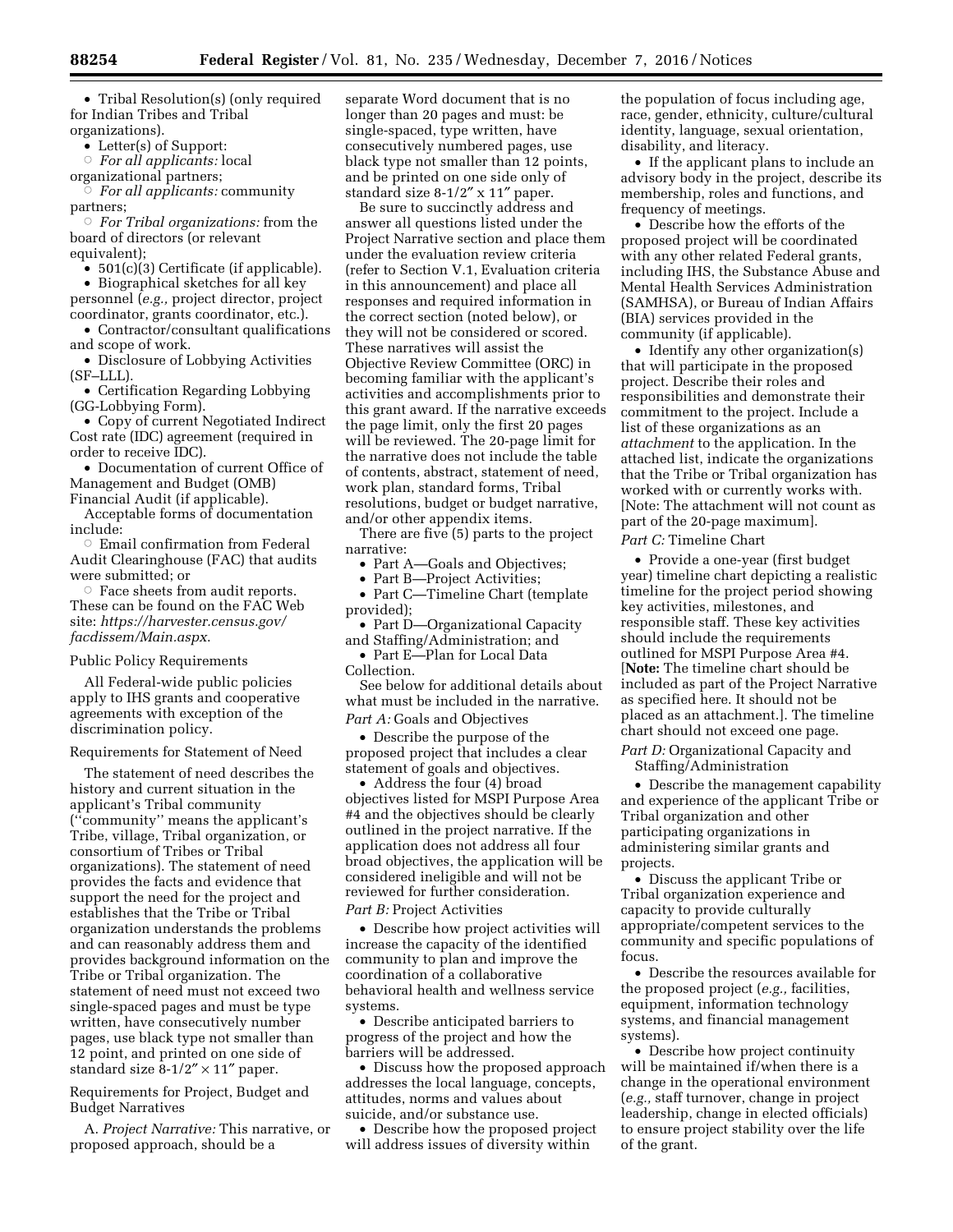• Provide a complete list of staff positions for the project, including the project director, project coordinator, and other key personnel, showing the role of each and their level of effort and qualifications.

• Include position descriptions as *attachments* to the project proposal/ application for the project director, project coordinator, and all key personnel. Position descriptions should not exceed one page each. [**Note:**  Attachments will not count against the 20 page maximum].

• For individuals that are identified and currently on staff, include a biographical sketch (not to include personally identifiable information) for the project director, project coordinator, and other key positions as *attachments*  to the project proposal/application. Each biographical sketch should not exceed one page. Reviewers will not consider information past page one. [**Note:** Attachments will not count against the 20 page maximum]. *Do not*  include any of the following:

**Personally Identifiable Information;** 

■ Resumes; or

**Curriculum Vitae.** 

*Part E:* Plan for Local Data Collection

• Describe the applicant's plan for gathering local data, submitting data requirements, and document the applicant's ability to ensure accurate data tracking and reporting. Describe how members of the community (including youth and families that may receive services) will be involved in the planning, implementation, and data collection.

Funded projects are required to coordinate data collection efforts with their assigned regional Technical Assistance (TA) Provider for evaluation. The regional TA Providers for evaluation are the Tribal Epidemiology Centers (TECs) for each IHS area. The TA Providers for evaluation are funded by IHS. Awardees will work with their assigned regional TA Provider for evaluation to measure and track the core processes, outcomes, impacts, and benefits associated with the MSPI. Awardees shall collect local data related to the project and submit it in annual progress reports to IHS and will assist the national MSPI evaluation. The purpose of the national evaluation is to assess the extent to which the projects are successful in achieving project goals and objectives and to determine the impact of MSPI-related activities on individuals and the larger community.

Progress reporting will be required on national data elements related to program outcomes and financial reporting for all awardees. Progress

reports will be collected annually throughout the project on a Web-based data portal and transferred to the GrantSolutions system to comply with the grant requirements. Progress reports include the compilation of quantitative (numerical) data (*e.g.,* number served, screenings completed, etc.) and qualitative or narrative (text) data (*e.g.,*  program accomplishments, barriers to implementation, and description of partnership and coalition work).

The reporting portal will be open to project staff on a 24 hour/7 day week basis for the duration of each reporting period. In addition, Federal financial report forms (SF–425), which document funds received and expended during the reporting period, will be available. Required financial forms will be available from the IHS DGM, and other required forms will be provided throughout the funding period by DGM or the IHS Division of Behavioral Health (DBH). All document/materials are to be submitted online. Technical assistance for Web-based data entry and for the completion of required fiscal documents will be timely and readily available to awardees by assigned IHS area project officers.

B. *Budget and Budget Narrative:* The applicant is required to include a line item budget for all expenditures identifying reasonable and allowable costs necessary to accomplish the goals and objectives as outlined in the project narrative for Budget Year 1 only. The budget should match the scope of work described in the project narrative for the first budget year expenses only. The page limitation should not exceed four single-spaced pages.

The applicant must provide a narrative justification for all items included in the proposed line item budget supporting the mission and goals of MSPI, as well as a description of existing resources and other support the applicant expects to receive for the proposed project. Other support is defined as funds or resources, whether Federal, non-Federal or institutional, in direct support of activities through fellowships, gifts, prizes, in-kind contributions or non-Federal means. (This should correspond to Item #18 on the applicant's SF–424, Estimated Funding.) Provide a narrative justification supporting the development or continued collaboration with other partners regarding the proposed activities to be implemented.

### Templates

Templates are provided for the project narrative, timeline chart, budget and budget narrative, and biographical sketch. These templates can be located

and downloaded at the MSPI Web site at: *[https://www.ihs.gov/mspi.](https://www.ihs.gov/mspi)* 

## *3. Submission Dates and Times*

Applications must be submitted electronically through *Grants.gov* by 11:59 p.m. Eastern Daylight Time (EDT) on the Application Deadline Date listed in the Key Dates section on page one of this announcement. Any application received after the application deadline will not be accepted for processing, nor will it be given further consideration for funding. *Grants.gov* will notify the applicant via email if the application is rejected.

If technical challenges arise and assistance is required with the electronic application process, contact *Grants.gov* Customer Support via email to *[support@grants.gov](mailto:support@grants.gov)* or at (800) 518– 4726. Customer Support is available to address questions 24 hours a day, 7 days a week (except on Federal holidays). If problems persist, contact Mr. Gettys (*[Paul.Gettys@ihs.gov](mailto:Paul.Gettys@ihs.gov)*), DGM Grant Systems Coordinator, by telephone at (301) 443–2114 or (301) 443–5204. Please be sure to contact Mr. Gettys at least ten days prior to the application deadline. Please do not contact the DGM until you have received a *Grants.gov*  tracking number. In the event you are not able to obtain a tracking number, call the DGM as soon as possible.

#### *4. Intergovernmental Review*

Executive Order 12372 requiring intergovernmental review is not applicable to this program.

## *5. Funding Restrictions*

• Pre-award costs are not allowable.

• The available funds are inclusive of

direct and appropriate indirect costs. • Only one grant/cooperative

agreement will be awarded per applicant.

• IHS will not acknowledge receipt of applications.

## *6. Electronic Submission Requirements*

All applications must be submitted electronically. Please use the *[http://](http://www.Grants.gov) [www.Grants.gov](http://www.Grants.gov)* Web site to submit an application electronically and select the ''Find Grant Opportunities'' link on the homepage. Download a copy of the application package, complete it offline, and then upload and submit the completed application via the *[http://](http://www.Grants.gov) [www.Grants.gov](http://www.Grants.gov)* Web site. Electronic copies of the application may not be submitted as attachments to email messages addressed to IHS employees or offices.

If the applicant needs to submit a paper application instead of submitting electronically through *Grants.gov*, a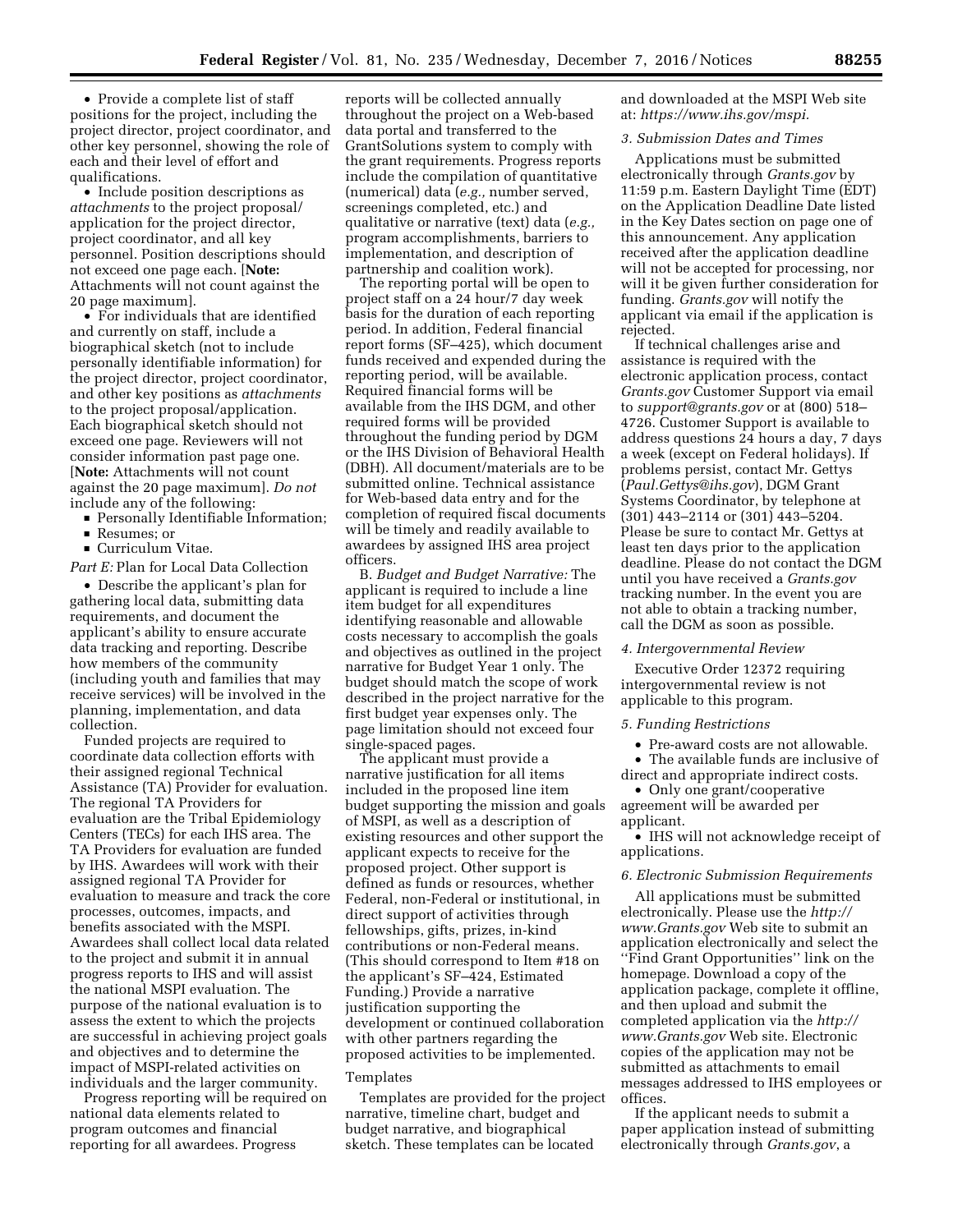waiver must be requested. A written waiver request must be sent to *[GrantsPolicy@ihs.gov](mailto:GrantsPolicy@ihs.gov)* with a copy to *[Robert.Tarwater@ihs.gov.](mailto:Robert.Tarwater@ihs.gov)* The waiver must (1) be documented in writing (emails are acceptable), before submitting a paper application, and (2) include clear justification for the need to deviate from the required electronic grants submission process.

Once the waiver request has been approved, the applicant will receive a confirmation of approval email containing submission instructions and the mailing address to submit the application. A copy of the written approval must be submitted along with the hardcopy of the application that is mailed to DGM. Paper applications that are submitted without a copy of the signed waiver from the Senior Policy Analyst of the DGM will not be reviewed or considered for funding. The applicant will be notified via email of this decision by the Grants Management Officer of the DGM. Paper applications must be received by the DGM no later than 5:00 p.m., EDT, on the Application Deadline Date listed in the Key Dates section on page one of this announcement. Late applications will not be accepted for processing or considered for funding. Applicants that do not adhere to the timelines for System for Award Management (SAM) and/or *<http://www.Grants.gov>* registration or that fail to request timely assistance with technical issues will not be considered for a waiver to submit a paper application.

Please be aware of the following:

• Please search for the application package in *<http://www.Grants.gov>* by entering the CFDA number or the Funding Opportunity Number. Both numbers are located in the header of this announcement.

• If you experience technical challenges while submitting your application electronically, please contact *Grants.gov* Support directly at: *[support@grants.gov](mailto:support@grants.gov)* or (800) 518–4726. Customer Support is available to address questions 24 hours a day, 7 days a week (except on Federal holidays).

• Upon contacting *Grants.gov*, obtain a tracking number as proof of contact. The tracking number is helpful if there are technical issues that cannot be resolved and a waiver from the agency must be obtained.

• Applicants are strongly encouraged not to wait until the deadline date to begin the application process through *Grants.gov* as the registration process for SAM and *Grants.gov* could take up to fifteen working days.

• Please use the optional attachment feature in *Grants.gov* to attach

additional documentation that may be requested by the DGM.

• All applicants must comply with any page limitation requirements described in this funding announcement.

• After electronically submitting the application, the applicant will receive an automatic acknowledgment from *Grants.gov* that contains a *Grants.gov*  tracking number. The DGM will download the application from *Grants.gov* and provide necessary copies to the appropriate agency officials. Neither the DGM nor the DBH will notify the applicant that the application has been received.

• Email applications will not be accepted under this announcement.

Dun and Bradstreet (D&B) Data Universal Numbering System (DUNS)

All IHS applicants and grantee organizations are required to obtain a DUNS number and maintain an active registration in the SAM database. The DUNS number is a unique 9-digit identification number provided by D&B which uniquely identifies each entity. The DUNS number is site specific; therefore, each distinct performance site may be assigned a DUNS number. Obtaining a DUNS number is easy, and there is no charge. To obtain a DUNS number, you may access it through *[http://fedgov.dnb.com/webform,](http://fedgov.dnb.com/webform)* or to expedite the process, call (866) 705– 5711.

All HHS recipients are required by the Federal Funding Accountability and Transparency Act of 2006, as amended (''Transparency Act''), to report information on sub-awards. Accordingly, all IHS grantees must notify potential first-tier sub-recipients that no entity may receive a first-tier sub-award unless the entity has provided its DUNS number to the prime grantee organization. This requirement ensures the use of a universal identifier to enhance the quality of information available to the public pursuant to the Transparency Act.

#### System for Award Management (SAM)

Organizations that were not registered with Central Contractor Registration and have not registered with SAM will need to obtain a DUNS number first and then access the SAM online registration through the SAM home page at *[https://](https://www.sam.gov) [www.sam.gov](https://www.sam.gov)* (U.S. organizations will also need to provide an Employer Identification Number from the Internal Revenue Service that may take an additional 2–5 weeks to become active). Completing and submitting the registration takes approximately one hour to complete and SAM registration

will take 3–5 business days to process. Registration with the SAM is free of charge. Applicants may register online at *[https://www.sam.gov.](https://www.sam.gov)* 

Additional information on implementing the Transparency Act, including the specific requirements for DUNS and SAM, can be found on the IHS grants management, grants policy Web site: *[http://www.ihs.gov/dgm/](http://www.ihs.gov/dgm/policytopics/)  [policytopics/.](http://www.ihs.gov/dgm/policytopics/)* 

#### **V. Application Review Information**

The instructions for preparing the application narrative also constitute the evaluation criteria for reviewing and scoring the application. Weights assigned to each section are noted in parentheses. The 20 page narrative should include only the first year of activities. The narrative section should be written in a manner that is clear to outside reviewers unfamiliar with prior related activities of the applicant. It should be well organized, succinct, and contain all information necessary for reviewers to understand the project fully. Points will be assigned to each evaluation criteria adding up to a total of 100 points. A minimum score of 65 points is required for funding. Points are assigned as follows:

### *1. Criteria*

Applications will be reviewed and scored according to the quality of responses to the required application components in Sections A–E below. In developing the required sections of this application, use the instructions provided for each section, which have been tailored to this program. The application must use the five sections (Sections A–E) listed below in developing the application. The applicant must place the required information in the correct section or it will not be considered for review. The application will be scored according to how well the applicant addresses the requirements for each section listed below. The number of points after each heading is the maximum number of points the review committee may assign to that section. Although scoring weights are not assigned to individual bullets, each bullet is assessed deriving the overall section score.

A. Statement of Need (History and Current Situation in your Tribal Community) (35 points)

The statement of need should not exceed two single-spaced pages.

(1) Identify the proposed catchment area and provide demographic information on the population(s) to receive services through the targeted systems or agencies, *e.g.,* race, ethnicity,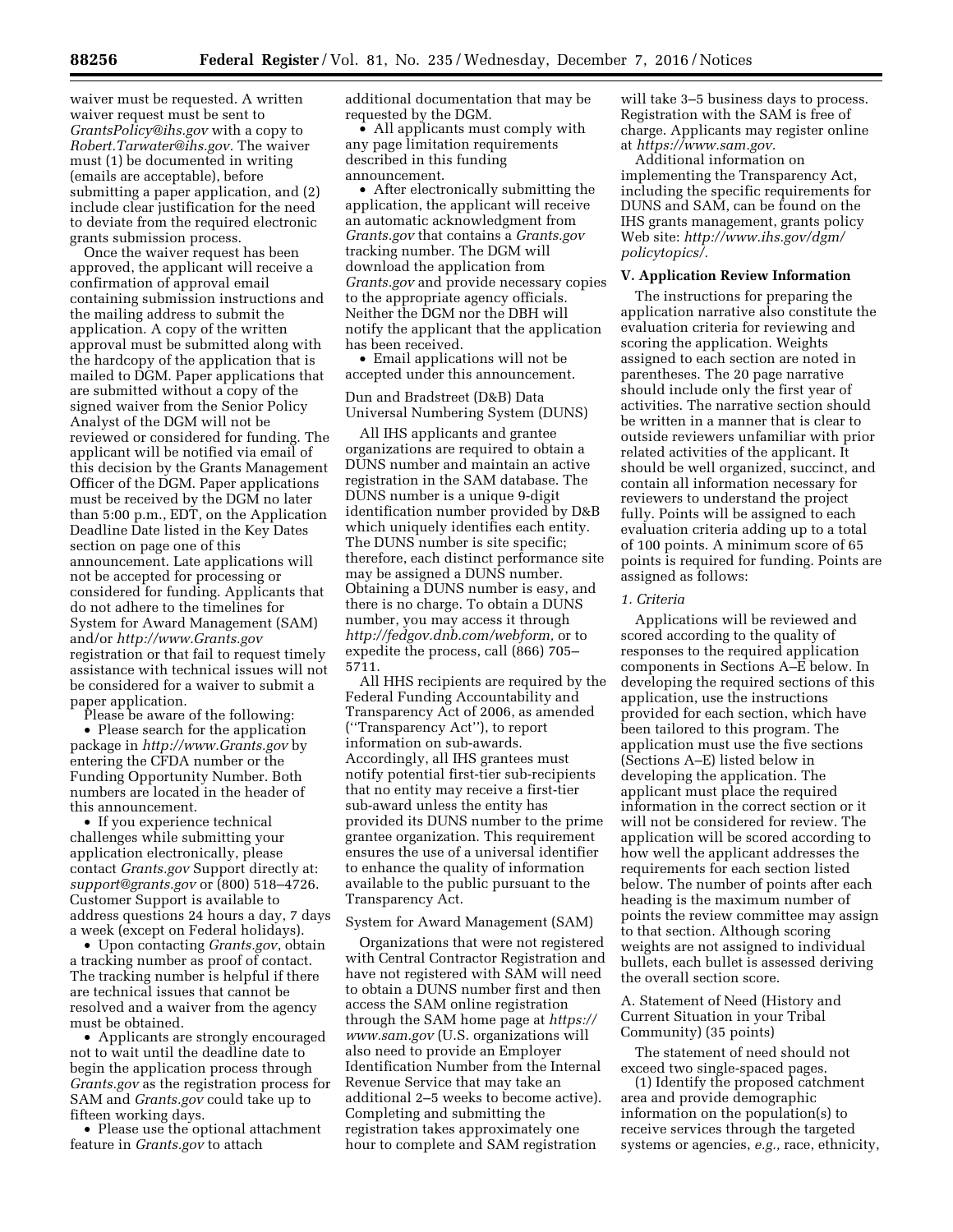Federally recognized Tribe, language, age, socioeconomic status, sexual identity (sexual orientation, gender identity), and other relevant factors, such as literacy. Describe the stakeholders and resources in the catchment area that can help implement the needed infrastructure development.

(2) Based on the information and/or data currently available, document the prevalence of suicide ideations, attempts, clusters (groups of suicides or suicide attempts or both that occurred close together in time and space), and completions, and substance use rates. For this purpose area, the data should be geared toward AI/AN children and youth.

(3) Based on the information and/or data currently available, document the need for an enhanced infrastructure to increase the capacity to implement, sustain, and improve effective substance abuse prevention and/or behavioral health services in the proposed catchment area that is consistent with the purpose of the program and the funding opportunity announcement. Based on available data, describe the service gaps and other problems related to the need for infrastructure development. Identify the source of the data. Documentation of need may come from a variety of qualitative and quantitative sources. Examples of data sources for the quantitative data that could be used are local epidemiologic data (TECs, IHS area offices), state data (*e.g.,* from state needs assessments), and/or national data (*e.g.,* SAMHSA's National Survey on Drug Use and Health or from National Center for Health Statistics/Centers for Disease Control reports, and census data). This list is not exhaustive; applicants may submit other valid data, as appropriate for the applicant's program.

(4) Describe the current suicide prevention, substance abuse prevention, trauma-related, and mental health promotion activities happening in the applicant's community/communities for Native youth up to and including age 24 and their families. Indicate which organizations/entities are currently offering these activities and where the resources come from to support them.

(5) Describe the current service gaps, including disconnection between available services and unmet needs of Native youth up to and including age 24 and their families.

(6) Describe potential project partners and community resources in the catchment area that can participate in the planning process and infrastructure development.

B. Project Narrative/Proposed Approach (20 points)

The project narrative required components (listed as the six components in ''Requirements for Project Narrative'') together should not exceed 20 single-spaced pages.

(1) Describe the purpose of the proposed project, including a clear statement of goals and objectives. The proposed project narrative is required to address all four objectives listed for MSPI Purpose Area #4. Describe how achievement of goals will increase system capacity to support the goals and objectives or activities for MSPI Purpose Area #4 by showing how the project will work with Native youth up to and including age 24.

(2) Describe how project activities will increase the capacity of the identified community to plan and improve the coordination of a collaborative behavioral health and wellness service systems. Describe anticipated barriers to progress of the project and how these barriers will be addressed.

(3) Discuss how the proposed approach addresses the local language, concepts, attitudes, norms and values about suicide, and/or substance use.

(4) Describe how the proposed project will address issues of diversity for Native youth up to and including age 24 including race/ethnicity, gender, culture/cultural identity, language, sexual orientation, disability, and literacy.

(5) Describe how Native youth up to and including ages 24 and families may receive services and how they will be involved in the planning, implementation, and data collection and regional evaluation of the project.

(6) Describe how the efforts of the proposed project will be coordinated with any other related Federal grants, including IHS, SAMHSA, or BIA services provided in the community (if applicable).

(7) Provide a timeline chart depicting a realistic timeline for the 1-year project period showing key activities, milestones, and responsible staff. [Note: The timeline chart should be part of the project narrative as specified in the ''Requirements for Project Proposals'' section. It should not be placed as an attachment.]

(8) If the applicant plans to include an advisory body in the project, describe its membership, roles and functions, and frequency of meetings.

(9) Identify any other organization(s) that will participate in the proposed project. Describe their roles and responsibilities and demonstrate their

commitment to the project. Include a list of these organizations as an *attachment* to the project proposal/ application. In the attached list, indicate the organizations that the Tribe or Tribal organization has worked with or currently works with. [**Note:** The attachment will not count as part of the 20-page maximum.]

C. Organizational Capacity and Staffing/ Administration (15 points)

(1) Describe the management capability and experience of the applicant Tribe or Tribal organization and other participating organizations in administering similar grants and projects.

(2) Identify the department/division that will administer this project. Include a description of this entity, its function and its placement within the organization (Tribe or Tribal organization). If the program is to be managed by a consortium or Tribal organization, identify how the project office relates to the member community/ communities.

(3) Discuss the applicant Tribe or Tribal organization experience and capacity to provide culturally appropriate/competent services to the community and specific populations of focus.

(4) Describe the resources available for the proposed project (*e.g.,* facilities, equipment, information technology systems, and financial management systems).

(5) Describe how project continuity will be maintained if/when there is a change in the operational environment (*e.g.,* staff turnover, change in project leadership, change in elected officials) to ensure project stability over the life of the grant.

(6) Provide a list of staff positions for the project, including the behavioral health staff, project director, project coordinator, and other key personnel, showing the role of each and their level of effort and qualifications. Demonstrate successful project implementation for the level of effort budgeted for the behavioral health staff, project director, project coordinator, and other key staff.

(7) Include position descriptions as *attachments* to the application for the behavioral health staff, project director, project coordinator, and all key personnel. Position descriptions should not exceed one page each. [**Note:**  Attachments will not count against the 20 page maximum.]

(8) For individuals that are currently on staff, include a biographical sketch (not to include personally identifiable information) for each individual that will be listed as the behavioral health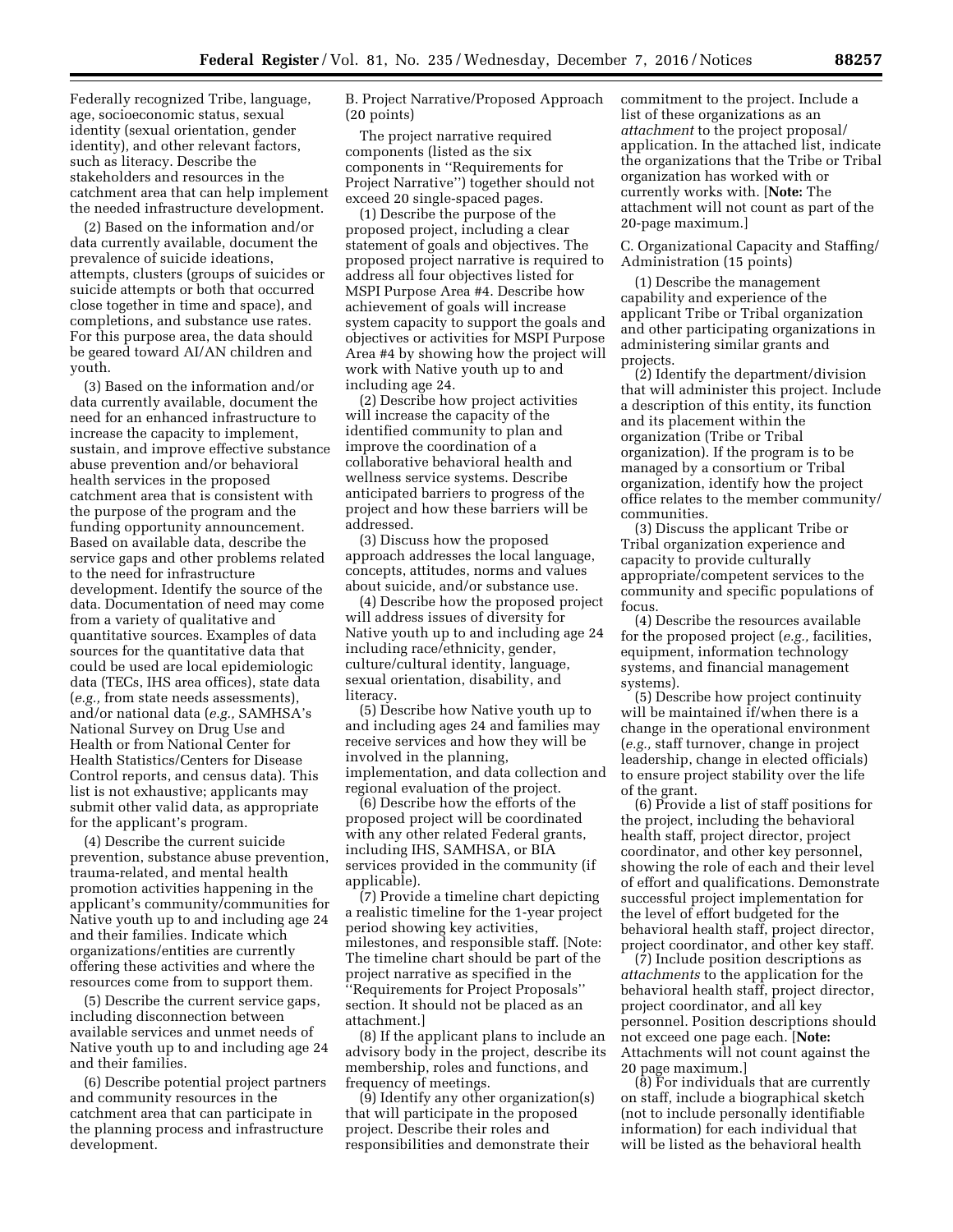staff, project director, project coordinator, and other key positions. Describe the experience of identified staff in mental health promotion, suicide and substance abuse prevention work in the community/communities. Include each biographical sketch as *attachments* to the project proposal/ application. Biographical sketches should not exceed one page per staff member. Reviewers will not consider information past page one. [**Note:**  Attachments will not count against the 20 page maximum.] *Do not* include any of the following:

- **Personally Identifiable Information;**
- Resumes; or
- **Curriculum Vitae.**

D. Local Data Collection Plan (20 points)

Describe the applicant's plan for gathering local data, submitting data requirements, and document the applicant's ability to ensure accurate data tracking and reporting. Describe how members of the community (including Native youth up to and including age 24 and families that may receive services) will be involved in the planning, implementation, and data collection.

Funded projects are required to coordinate data collection efforts with their assigned regional TA Provider for evaluation. The regional TA Providers for evaluation are the TECs for each IHS area. The TA Providers for evaluation are funded by IHS. Awardees will work with their assigned regional TA Provider for evaluation to measure and track the core processes, outcomes, impacts, and benefits associated with the MSPI. Awardees shall collect local data related to the project and submit it in annual progress reports to IHS and will assist the national MSPI evaluation. The purpose of the national evaluation is to assess the extent to which the projects are successful in achieving project goals and objectives and to determine the impact of MSPI-related activities on individuals and the larger community.

Progress reporting will be required on national selected data elements related to program outcomes and financial reporting for all awardees. Progress reports will be collected annually throughout the project on a web-based data portal. Progress reports include the compilation of quantitative (numerical) data (*e.g.,* number served, screenings completed, etc.) and qualitative or narrative (text) data (*e.g.,* program accomplishments, barriers to implementation, and description of partnership and coalition work).

E. Budget and Budget Narrative (10 points)

The applicant is required to include a line item budget for all expenditures identifying reasonable and allowable costs necessary to accomplish the goals and objectives as outlined in the project narrative for Budget Year 1 only. The budget should match the scope of work described in the project narrative for the first budget year expenses only. The budget and budget narrative must not exceed four single-spaced pages.

The applicant must provide a narrative justification of the items included in the proposed line item budget supporting the mission and goals of MSPI, as well as a description of existing resources and other support the applicant expects to receive for the proposed project. Other support is defined as funds or resources, whether Federal, non-Federal or institutional, in direct support of activities through fellowships, gifts, prizes, in-kind contributions or non-Federal means (this should correspond to Item #18 on the applicant's SF–424, Estimated Funding). Provide a narrative justification supporting the development or continued collaboration with other partners regarding the proposed activities to be implemented.

The Budget and Budget Narrative the applicant provides will be considered by reviewers in assessing the applicant's submission, along with the material in the Project Narrative. Applicants should ensure that the budget and budget narrative are aligned with the project narrative.

Additional Documents Can Be Uploaded as Appendix Items in *Grants.gov* 

• Work plan, logic model and/or time line for proposed objectives.

• Position descriptions for key staff. • Resumes of key staff that reflect

current duties.

• Consultant or contractor proposed scope of work and letter of commitment (if applicable).

- Current Indirect Cost Agreement.
- Organizational chart.
- Map of area identifying project
- location(s).

• Additional documents to support narrative (*i.e.,* data tables, key news articles, etc.).

#### *2. Review and Selection*

Each application will be prescreened by the DGM staff for eligibility and completeness as outlined in the funding announcement. Applications that meet the eligibility criteria shall be reviewed for merit by the ORC based on

evaluation criteria in this funding announcement. The ORC could be composed of both Tribal and Federal reviewers appointed by the IHS program to review and make recommendations on these applications. The technical review process ensures selection of quality projects in a national competition for limited funding. Incomplete applications and applications that are non-responsive to the eligibility criteria will not be referred to the ORC. The applicant will be notified via email of this decision by the Grants Management Officer of the DGM. Applicants will be notified by DGM, via email, to outline minor missing components (*i.e.,* budget narratives, audit documentation, key contact form) needed for an otherwise complete application. All missing documents must be sent to DGM on or before the due date listed in the email of notification of missing documents required.

To obtain a minimum score for funding by the ORC, applicants must address all program requirements and provide all required documentation.

## **VI. Award Administration Information**

#### *1. Award Notices*

The Notice of Award (NoA) is a legally binding document signed by the Grants Management Officer and serves as the official notification of the grant award. The NoA will be initiated by the DGM in our grant system, GrantSolutions (*[https://](https://www.grantsolutions.gov) [www.grantsolutions.gov](https://www.grantsolutions.gov)*). Each entity that is approved for funding under this announcement will need to request or have a user account in GrantSolutions in order to retrieve their NoA. The NoA is the authorizing document for which funds are dispersed to the approved entities and reflects the amount of Federal funds awarded, the purpose of the grant, the terms and conditions of the award, the effective date of the award, and the budget/project period.

# Disapproved Applicants

Applicants who received a score less than the recommended funding level for approval, 65 points, and were deemed to be disapproved by the ORC, will receive an Executive Summary Statement from the IHS program office within 30 days of the conclusion of the ORC outlining the strengths and weaknesses of their application submitted. The summary statement will be sent to the Authorized Organizational Representative that is identified on the face page (SF–424) of the application. The IHS program office will also provide additional contact information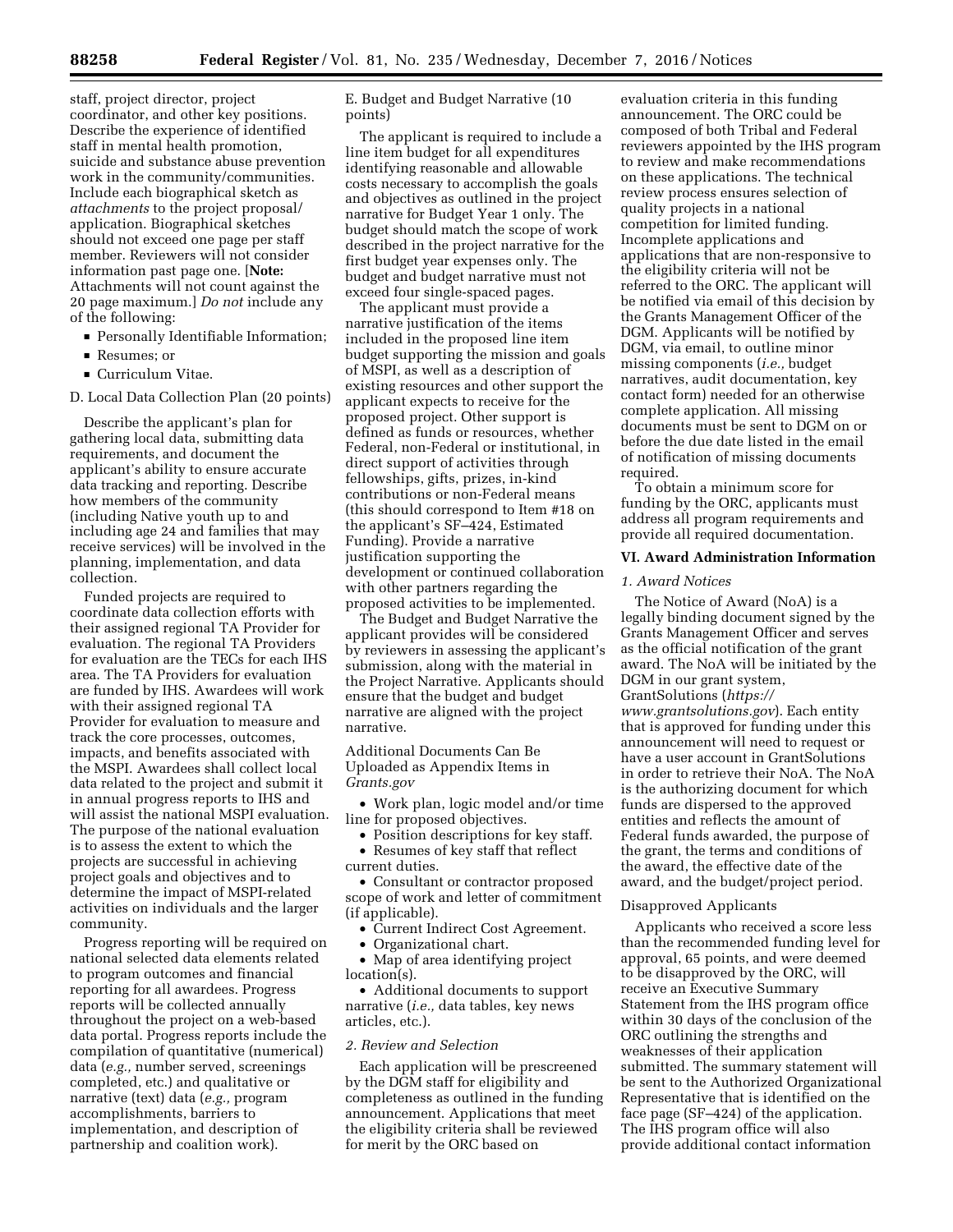as needed to address questions and concerns as well as provide technical assistance if desired.

#### Approved But Unfunded Applicants

Approved but unfunded applicants that met the minimum scoring range and were deemed by the ORC to be ''Approved'', but were not funded due to lack of funding, will have their applications held by DGM for a period of one year. If additional funding becomes available during the course of fiscal year 2017, the approved but unfunded application may be reconsidered by the awarding program office for possible funding. The applicant will also receive an Executive Summary Statement from the IHS program office within 30 days of the conclusion of the ORC.

**Note:** Any correspondence other than the official NoA signed by an IHS grants management official announcing to the project director that an award has been made to their organization is not an authorization to implement their program on behalf of IHS.

#### *2. Administrative Requirements*

Grants are administered in accordance with the following regulations and policies:

A. The criteria as outlined in this program announcement.

B. Administrative Regulations for Grants:

• Uniform Administrative

Requirements for HHS Awards, located at 45 CFR part 75.

C. Grants Policy:

• HHS Grants Policy Statement, Revised 01/07.

D. Cost Principles:

• Uniform Administrative Requirements for HHS Awards, ''Cost Principles,'' located at 45 CFR part 75, subpart E.

E. Audit Requirements:

• Uniform Administrative Requirements for HHS Awards, ''Audit Requirements,'' located at 45 CFR part 75, subpart F.

#### *3. Indirect Costs*

This section applies to all grant recipients that request reimbursement of indirect costs (IDC) in their grant application. In accordance with HHS Grants Policy Statement, Part II–27, IHS requires applicants to obtain a current IDC rate agreement prior to award. The rate agreement must be prepared in accordance with the applicable cost principles and guidance as provided by the cognizant agency or office. A current rate covers the applicable grant activities under the current award's budget period. If the current rate is not on file with the DGM at the time of

award, the IDC portion of the budget will be restricted. The restrictions remain in place until the current rate is provided to the DGM.

Generally, IDC rates for IHS grantees are negotiated with the Division of Cost Allocation (DCA) *<https://rates.psc.gov/>*  and the Department of Interior (Interior Business Center) *[https://www.doi.gov/](https://www.doi.gov/ibc/services/finance/indirect-Cost-Services/indian-tribes) [ibc/services/finance/indirect-Cost-](https://www.doi.gov/ibc/services/finance/indirect-Cost-Services/indian-tribes)[Services/indian-tribes.](https://www.doi.gov/ibc/services/finance/indirect-Cost-Services/indian-tribes)* For questions regarding the indirect cost policy, please call the grants management specialist listed under ''Agency Contacts'' or the main DGM office at (301) 443–5204.

## *4. Reporting Requirements*

The grantee must submit required reports consistent with the applicable deadlines. Failure to submit required reports within the time allowed may result in suspension or termination of an active grant, withholding of additional awards for the project, or other enforcement actions such as withholding of payments or converting to the reimbursement method of payment. Continued failure to submit required reports may result in one or both of the following: (1) The imposition of special award provisions; and (2) the non-funding or non-award of other eligible projects or activities. This requirement applies whether the delinquency is attributable to the failure of the grantee organization or the individual responsible for preparation of the reports. Per DGM policy, all reports are required to be submitted electronically by attaching them as a ''Grant Note'' in GrantSolutions. Personnel responsible for submitting reports will be required to obtain a login and password for GrantSolutions. Please see the Agency Contacts list in section VII for the systems contact information.

The reporting requirements for this program are noted below.

## A. Progress Reports

Program progress reports are required annually, within 30 days after the budget period ends. These reports must include a brief comparison of actual accomplishments to the goals established for the period, a summary of progress to date or, if applicable, provide sound justification for the lack of progress, and other pertinent information as required. A final program progress report must be submitted within 90 days of expiration of the budget/project period at the end of the funding cycle. Additional information for reporting and associated requirements will be included in the ''Programmatic Terms and Conditions'' in the official NoA, if funded.

### B. Financial Reports

Federal Financial Report FFR (SF– 425), Cash Transaction Reports are due 30 days after the close of every calendar quarter to the Payment Management Services, HHS at *[http://](http://www.dpm.psc.gov) [www.dpm.psc.gov.](http://www.dpm.psc.gov)* It is recommended that the applicant also send a copy of the FFR (SF–425) report to the grants management specialist. Failure to submit timely reports may cause a disruption in timely payments to the organization.

Grantees are responsible and accountable for accurate information being reported on all required reports: The Progress Reports and Federal Financial Report.

### C. Post Conference Grant Reporting

This section is only required if the applicant has included a ''conference'' in the proposed scope of work and intends on using funding to plan and conduct a conference or meeting during the project period. The following requirements were enacted in Section 3003 of the Consolidated Continuing Appropriations Act, 2013, and Section 119 of the Continuing Appropriations Act, 2014; *Office of Management and Budget Memorandum M–12–12:* All HHS/IHS awards containing grants funds allocated for conferences will be required to complete a mandatory post award report for all conferences. Specifically: The total amount of funds provided in this award/cooperative agreement that were spent for ''Conference X'' must be reported in final detailed actual costs *within 15 days of the completion of the conference.* Cost categories to address should be: *(1) Contract/Planner, (2) Meeting Space/Venue, (3) Registration Web site, (4) Audio Visual, (5) Speakers Fees, (6) Non-Federal Attendee Travel, (7) Registration Fees, and (8) Other.* 

D. Federal Sub-Award Reporting System (FSRS)

This award may be subject to the Transparency Act sub-award and executive compensation reporting requirements of 2 CFR part 170.

The Transparency Act requires the OMB to establish a single searchable database, accessible to the public, with information on financial assistance awards made by Federal agencies. The Transparency Act also includes a requirement for recipients of Federal grants to report information about firsttier sub-awards and executive compensation under Federal assistance awards.

IHS has implemented a Term of Award into all IHS Standard Terms and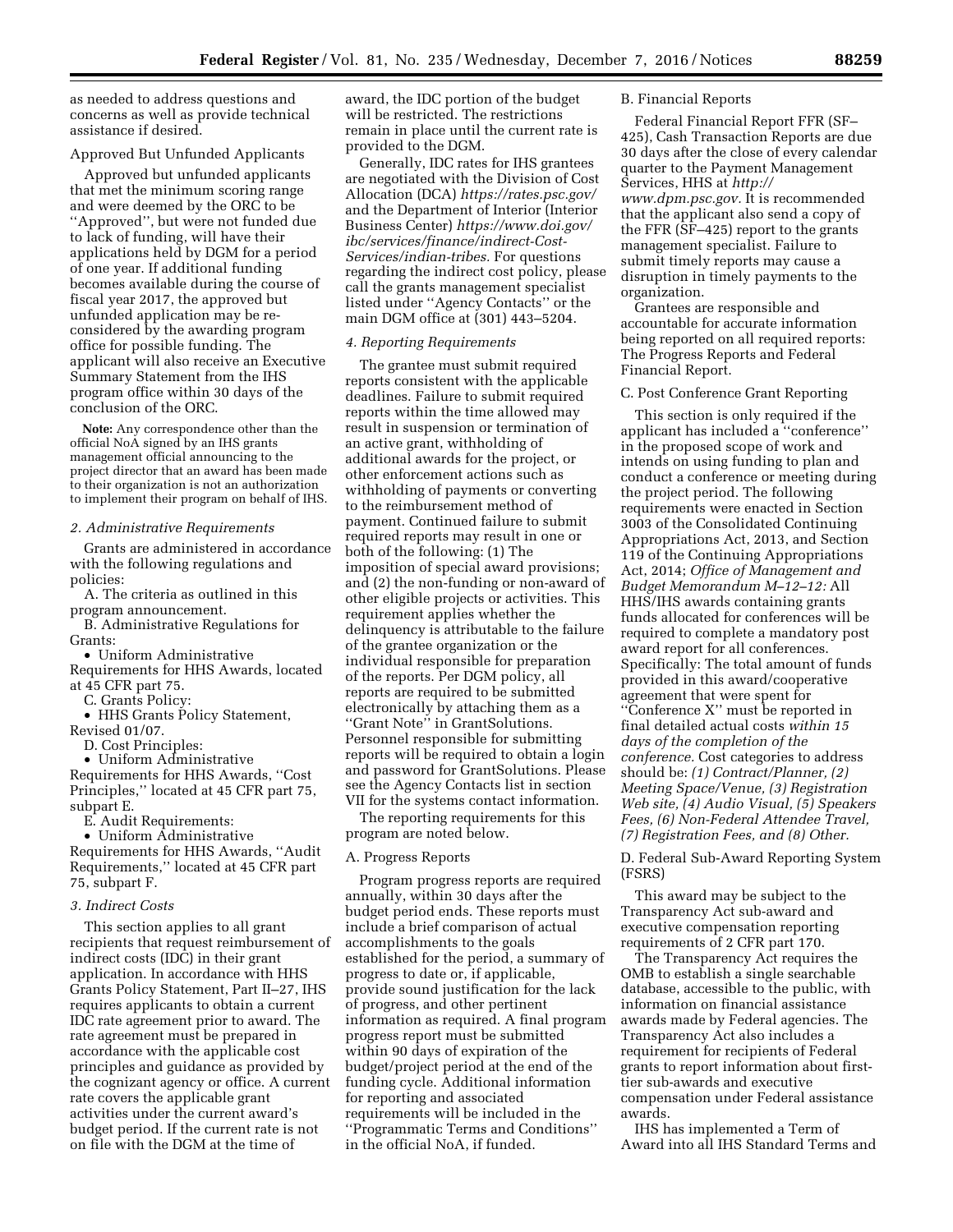Conditions, NoAs and funding announcements regarding the FSRS reporting requirement. This IHS Term of Award is applicable to all IHS grant and cooperative agreements issued on or after October 1, 2010, with a \$25,000 sub-award obligation dollar threshold met for any specific reporting period. Additionally, all new (discretionary) IHS awards (where the project period is made up of more than one budget period) and where: (1) The project period start date was October 1, 2010 or after and (2) the primary awardee will have a \$25,000 sub-award obligation dollar threshold during any specific

reporting period will be required to address the FSRS reporting. For the full IHS award term implementing this requirement and additional award applicability information, visit the DGM Grants Policy Web site at: *[http://www.ihs.gov/](http://www.ihs.gov/dgm/policytopics/)* 

E. Compliance With Executive Order 13166 Implementation of Services Accessibility Provisions for All Grant Application Packages and Funding Opportunity Announcements

*[dgm/policytopics/.](http://www.ihs.gov/dgm/policytopics/)* 

Recipients of federal financial assistance (FFA) from HHS must administer their programs in compliance with Federal civil rights law. This means that recipients of HHS funds must ensure equal access to their programs without regard to a person's race, color, national origin, disability, age and, in some circumstances, sex and religion. This includes ensuring your programs are accessible to persons with limited English proficiency. HHS provides guidance to recipients of FFA on meeting their legal obligation to take reasonable steps to provide meaningful access to their programs by persons with limited English proficiency. Please see *http://www.hhs.gov/civil-rights/forindividuals/special-topics/limitedenglish-proficiency/guidance-federal[financial-assistance-recipients-title-VI/.](http://www.hhs.gov/civil-rights/for-individuals/special-topics/limited-english-proficiency/guidance-federal-financial-assistance-recipients-title-VI/)* 

The HHS Office for Civil Rights (OCR) also provides guidance on complying with civil rights laws enforced by HHS. Please see *[http://www.hhs.gov/civil](http://www.hhs.gov/civil-rights/for-individuals/section-1557/index.html)[rights/for-individuals/section-1557/](http://www.hhs.gov/civil-rights/for-individuals/section-1557/index.html)  [index.html;](http://www.hhs.gov/civil-rights/for-individuals/section-1557/index.html)* and *[http://www.hhs.gov/](http://www.hhs.gov/civil-rights/index.html)  [civil-rights/index.html.](http://www.hhs.gov/civil-rights/index.html)* Recipients of FFA also have specific legal obligations for serving qualified individuals with disabilities. Please see *[http://](http://www.hhs.gov/civil-rights/for-individuals/disability/index.html) [www.hhs.gov/civil-rights/for](http://www.hhs.gov/civil-rights/for-individuals/disability/index.html)[individuals/disability/index.html.](http://www.hhs.gov/civil-rights/for-individuals/disability/index.html)*  Please contact the HHS OCR for more information about obligations and prohibitions under Federal civil rights laws at *[http://www.hhs.gov/ocr/about](http://www.hhs.gov/ocr/about-us/contact-us/headquarters-and-regional-addresses/index.html)[us/contact-us/headquarters-and](http://www.hhs.gov/ocr/about-us/contact-us/headquarters-and-regional-addresses/index.html)[regional-addresses/index.html](http://www.hhs.gov/ocr/about-us/contact-us/headquarters-and-regional-addresses/index.html)* or call 1–

800–368–1019 or TDD 1–800–537–7697. Also note it is an HHS Departmental goal to ensure access to quality, culturally competent care, including long-term services and supports, for vulnerable populations. For further guidance on providing culturally and linguistically appropriate services, recipients should review the National Standards for Culturally and Linguistically Appropriate Services in Health and Health Care at *[http://](http://minorityhealth.hhs.gov/omh/browse.aspx?lvl=2&lvlid=53) [minorityhealth.hhs.gov/omh/](http://minorityhealth.hhs.gov/omh/browse.aspx?lvl=2&lvlid=53) [browse.aspx?lvl=2&lvlid=53.](http://minorityhealth.hhs.gov/omh/browse.aspx?lvl=2&lvlid=53)* 

Pursuant to 45 CFR 80.3(d), an individual shall not be deemed subjected to discrimination by reason of his/her exclusion from benefits limited by Federal law to individuals eligible for benefits and services from the IHS. Recipients will be required to sign the HHS–690 Assurance of Compliance form which can be obtained from the following Web site: *[http://www.hhs.gov/](http://www.hhs.gov/sites/default/files/forms/hhs-690.pdf) [sites/default/files/forms/hhs-690.pdf,](http://www.hhs.gov/sites/default/files/forms/hhs-690.pdf)*  and send it directly to the: U.S. Department of Health and Human Services, Office of Civil Rights, 200 Independence Ave. SW., Washington, DC 20201.

F. Federal Awardee Performance and Integrity Information System (FAPIIS)

The IHS is required to review and consider any information about the applicant that is in the Federal Awardee Performance and Integrity Information System (FAPIIS) before making any award in excess of the simplified acquisition threshold (currently \$150,000) over the period of performance. An applicant may review and comment on any information about itself that a Federal awarding agency previously entered. IHS will consider any comments by the applicant, in addition to other information in FAPIIS in making a judgment about the applicant's integrity, business ethics, and record of performance under Federal awards when completing the review of risk posed by applicants as described in 45 CFR 75.205.

As required by 45 CFR part 75 Appendix XII of the Uniform Guidance, non-federal entities (NFEs) are required to disclose in FAPIIS any information about criminal, civil, and administrative proceedings, and/or affirm that there is no new information to provide. This applies to NFEs that receive Federal awards (currently active grants, cooperative agreements, and procurement contracts) greater than \$10,000,000 for any period of time during the period of performance of an award/project.

Mandatory Disclosure Requirements

As required by 2 CFR part 200 of the Uniform Guidance, and the HHS implementing regulations at 45 CFR part 75, effective January 1, 2016, the IHS must require a non-federal entity or an applicant for a Federal award to disclose, in a timely manner, in writing to the IHS or pass-through entity all violations of Federal criminal law involving fraud, bribery, or gratuity violations potentially affecting the Federal award.

Submission is required for all applicants and recipients, in writing, to the IHS and to the HHS Office of Inspector General all information related to violations of Federal criminal law involving fraud, bribery, or gratuity violations potentially affecting the Federal award. 45 CFR 75.113

*Disclosures must be sent in writing to:*  U.S. Department of Health and Human Services, Indian Health Service, Division of Grants Management, ATTN: Robert Tarwater, Director, 5600 Fishers Lane, Mail Stop: 09E70, Rockville, Maryland 20857 (Include ''Mandatory Grant Disclosures'' in subject line).

*Office:* (301) 443–5204.

*Fax:* (301) 594–0899. *Email: [Robert.Tarwater@ihs.gov.](mailto:Robert.Tarwater@ihs.gov)*  AND

U.S. Department of Health and Human Services, Office of Inspector General, ATTN: Mandatory Grant Disclosures, Intake Coordinator, 330 Independence Avenue SW., Cohen Building, Room 5527, Washington, DC 20201.

*URL: [http://oig.hhs.gov/fraud/report](http://oig.hhs.gov/fraud/report-fraud/index.asp)[fraud/index.asp](http://oig.hhs.gov/fraud/report-fraud/index.asp)* (Include ''Mandatory Grant Disclosures'' in subject line).

*Fax:* (202) 205–0604 (Include ''Mandatory Grant Disclosures'' in subject line) or

*Email: [MandatoryGrantee](mailto:MandatoryGranteeDisclosures@oig.hhs.gov) [Disclosures@oig.hhs.gov.](mailto:MandatoryGranteeDisclosures@oig.hhs.gov)* 

Failure to make required disclosures can result in any of the remedies described in 45 CFR 75.371 Remedies for noncompliance, including suspension or debarment (See 2 CFR parts 180 & 376 and 31 U.S.C. 3321).

#### **VII. Agency Contacts**

1. *Questions on the programmatic issues may be directed to:* Audrey Solimon, Public Health Analyst, National MSPI/DVPI Program Coordinator, Division of Behavioral Health, 5600 Fishers Lane, Mail Stop: 08N34–A, Rockville, MD 20857. *Phone:* (301) 590–5421.

*Fax:* (301) 594–6213.

*Email: [Audrey.Solimon@ihs.gov.](mailto:Audrey.Solimon@ihs.gov)* 

2. *Questions on grants management and fiscal matters may be directed to:*